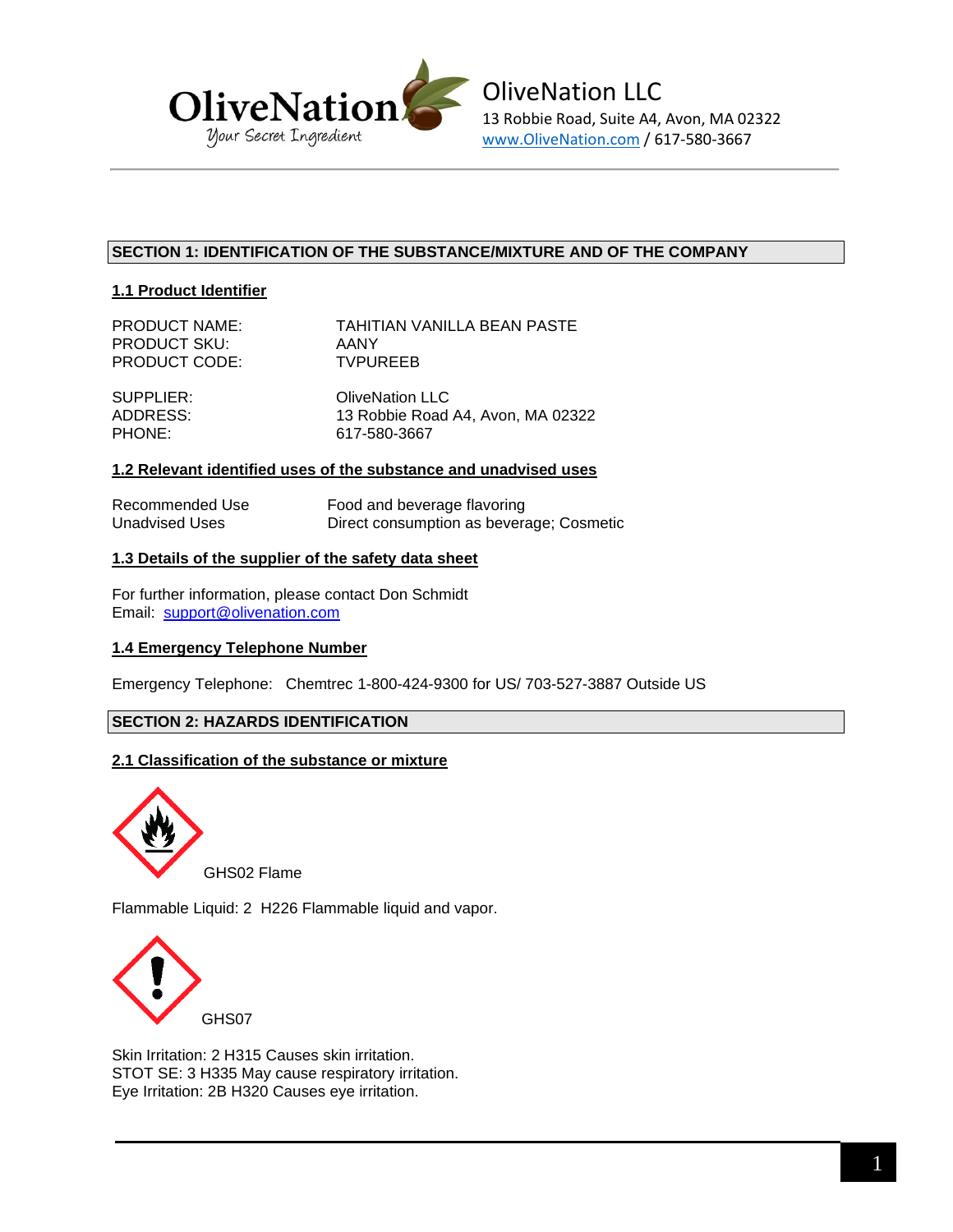# **2.2 Label Elements**

GHS Label Elements

The product is classified and labeled according to the Globally Harmonized System (GHS)

Hazard Pictograms



Signal Word Warning

Hazard-determining Components of Labelling Ethyl Alcohol, also known as Ethanol

Hazard Statements H226- Flammable liquid and vapor H315 + H320- Causes skin and eye irritation H335- May cause respiratory irritation H402-Harmful to aquatic life

Precautionary Statements

P210- Keep away from heat/sparks/open flames/ hot surfaces. No smoking.

P233- Keep container tightly closed.

P235- Keep cool.

P241- Use explosion-proof electrical/ventilating/lighting/equipment.

P240- Ground/bond receiving container and receiving equipment.

P242-Use only non-sparking tools.

P243- Take precautionary measures against static discharge.

P260 + P261- Avoid breathing dust/fume/gas/mist/vapors/spray.

P264- Wash thoroughly after handling.

P271- Use only outdoors or in well-ventilated area.

P281- Wear protective gloves/eye protection/face protection.

### **Specific treatment**

P302 + 361 + P353- If ON SKIN (or hair): Take off immediately all contaminated clothing. Rinse skin with water/shower.

P304 + P340- IF INHALED: Remove person to fresh air and keep comfortable for breathing.

P305 + P351 + P338- If IN EYES: Rinse cautiously with water for several minutes. Remove contact

lenses, if present and easy to do. Continue rinsing.

P311 + P309- Call a POISON CENTER/doctor if you feel unwell.

P332 + P313- If skin irritation occurs: Get medical advice/attention.

P337 + P313- If eye irritation persists: Get medical advice/attention.

P362- Take off contaminated clothing and wash it before reuse.

P370 + P378 – In case of fire: Use for extinction: CO2, powder or water spray or dry sand, dry chemical or alcohol-resistant foam for extinction.

P404 + P233- Store in a well-ventilated place. Keep container tightly closed.

P404 + P235- Store in a well-ventilated place. Keep cool.

P405- Store locked up.

P501- Dispose of contents/container in accordance with local/regional/national/international regulations.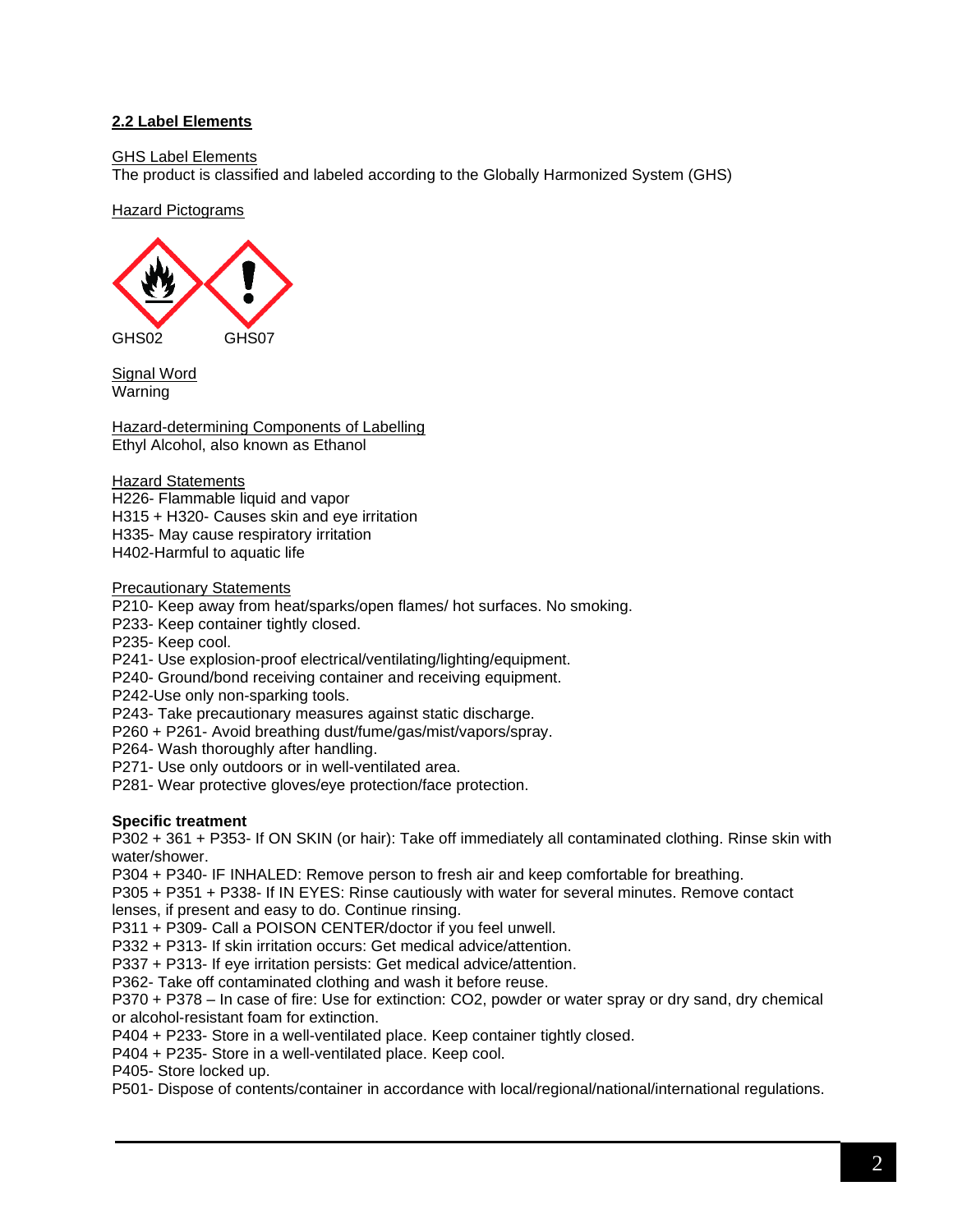Other Hazards None

Results of PBT and vPvB Assessment PBT: Not Applicable vPvB: Not Applicable

## **SECTION 3: COMPOSITION/ INFORMATION ON INGREDIENTS**

## **3.1 Chemical Characterization: Mixtures**

**Description** CAS Number Vanilla Extract: 8024-06-4 EC Number Vanilla Extract: 283-521-8

Mixture of the substances listed below with non-hazardous additions.

### Dangerous Component(s)

| <b>CAS Number</b> | <b>EC Number</b> | Name                                                                                                          | Concentration |
|-------------------|------------------|---------------------------------------------------------------------------------------------------------------|---------------|
| 64-17-5           | 200-578-6        | Ethyl Alcohol                                                                                                 | 14%           |
|                   |                  | Ethanol; Flammable Liquid 2,<br>H225; Skin Irritation 2, H315;<br>STOT SE 3, H335; Eye<br>Irritation 2B, H320 |               |

### **SECTION 4: FIRST AID MEASURES**

### **4.1 Description of first aid measures**

#### **After Eye contact**

Rinse open eye thoroughly with plenty of water for at least 15 minutes and consult a physician.

### After Skin Contact

Wash off immediately with soap and plenty of water while removing all contaminated clothes and shoes.

### After Ingestion

Clean mouth with water and afterwards drink plenty of water.

### After Inhalation

Move to fresh air. In case of unconsciousness, place patient stably in side position for transportation.

### **4.2 Most important symptoms and effects, both acute and delayed**

Symptoms of Ethyl Alcohol Overdose Abdominal pain. Confusion, slurred speech. Internal (stomach and intestinal) bleeding. Slowed breathing. Stupor (decreased level of alertness), even coma. Unsteady walking. Vomiting, sometimes bloody. Chronic alcohol overuse can lead to additional symptoms and multiple organ failure.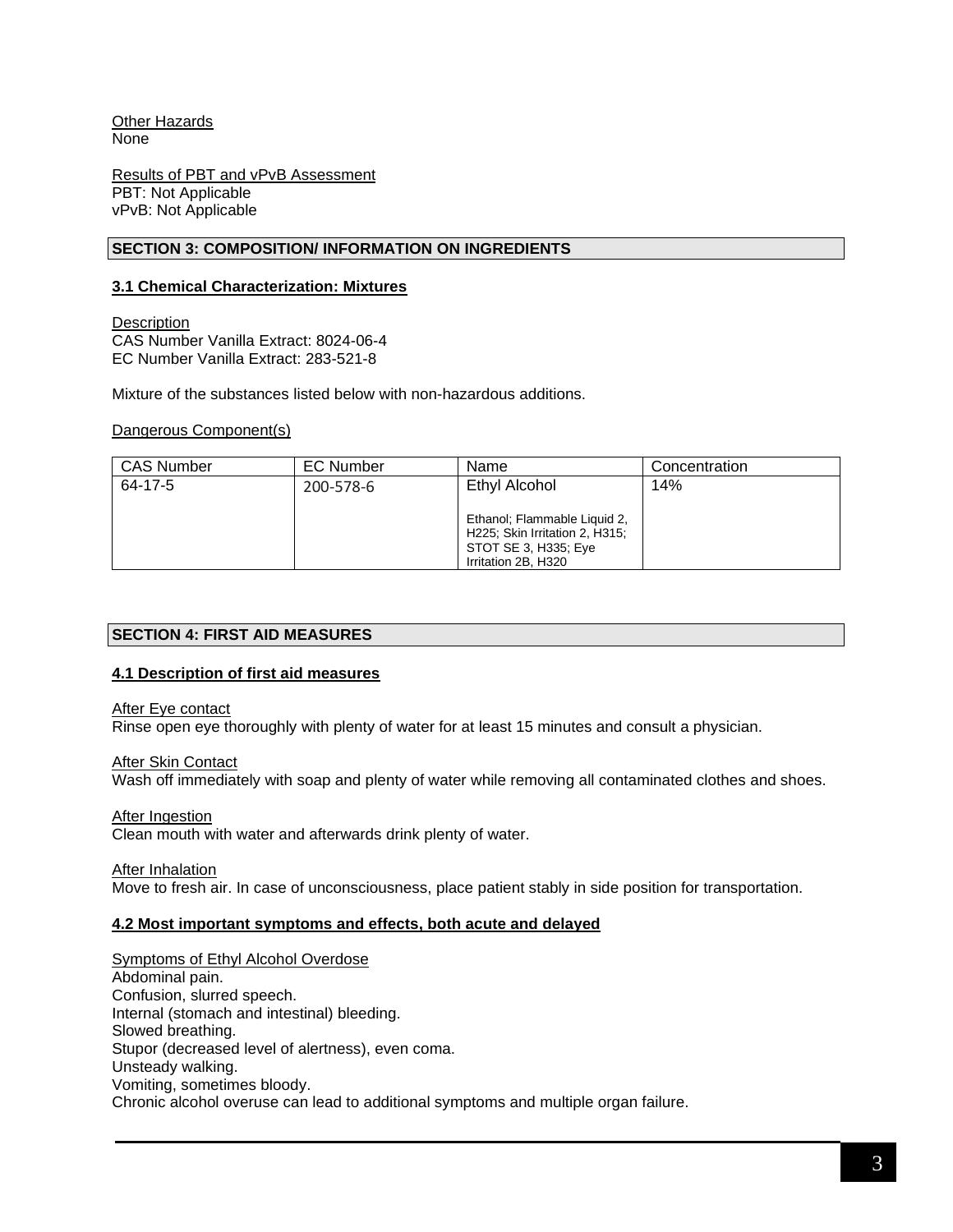## **4.3 Indication of any immediate medical attention and special treatment needed**

Seek immediate medical attention if any of the above symptoms are present.

Note to physicians Treat symptomatically

### **SECTION 5: FIRE-FIGHTING MEASURES**

#### **5.1 Extinguishing media**

#### Suitable Extinguishing Media

CO2, extinguishing powder or water spray. Fight larger fires with water spray or alcohol resistant foam.

#### **5.2 Special hazards arising from the substance or mixture**

No further relevant information available.

#### **5.3 Advice for firefighters**

No special measures required.

#### **SECTION 6: ACCIDENTAL RELEASE MEASURES**

**6.1 Personal precautions, protective equipment and emergency procedures**

Wear protective equipment. Keep unprotected persons away.

#### **6.2 Environmental precautions**

Dilute with plenty of water. Do not allow to enter sewers, surface or ground water.

#### **6.3 Methods and material for containment and cleaning up**

Soak up with inert absorbent material (e.g., sand, silica gel, acid binder, universal binder, sawdust)

### **6.4 Reference to other sections**

See Section 7 for information on safe handling. See section 8 for information on personal protection equipment. See section 13 for disposal information.

## **SECTION 7: HANDLING AND STORAGE**

## **7.1 Precautions for safe handling**

Precautions for Safe Handling Ensure good ventilation/exhaustion at the workplace. Prevent formation of aerosols.

Information About Protection Against Explosions and Fire Keep ignition sources away. Do not smoke. Protect from heat. Protect against electrostatic charges.

#### **7.2 Conditions for safe storage, including any incompatibilities**

Requirements to be Met by Storerooms and Receptacles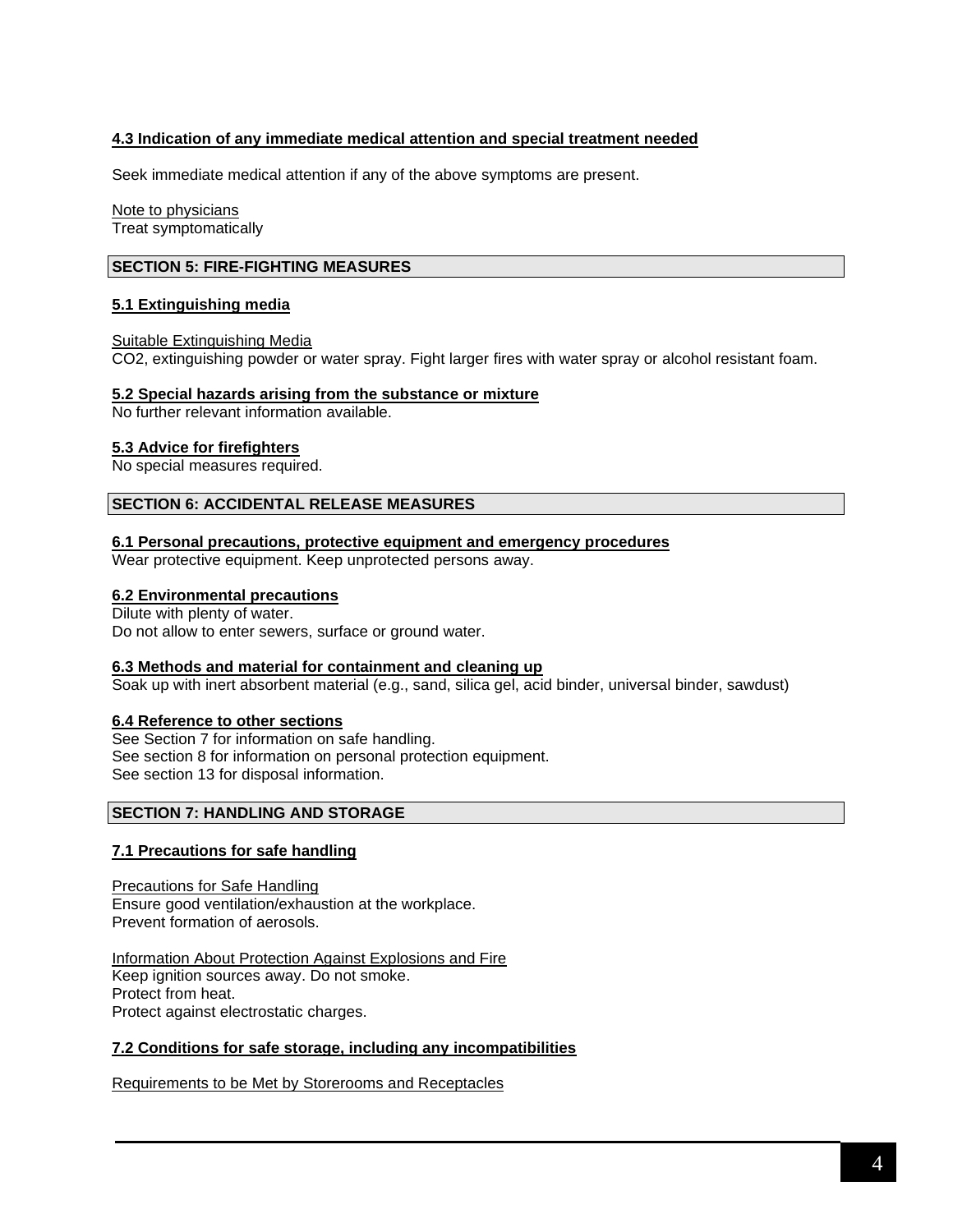Store in tightly sealed containers in a cool, dry place that is well ventilated. Away from heat, spark, and open flame.

Information About Storage in One Common Storage Facility Not required.

Further Information About Storage Conditions Keep receptacle tightly sealed. Protect from heat and direct sunlight.

Specific End Uses As a flavoring agent. Not to be used as a cosmetic.

# **SECTION 8: EXPOSURE CONTROLS/PERSONAL PROTECTION**

## **8.1 Control parameters**

Components with Limit Values that Require Monitoring at the Workplace:

| Ethyl Alcohol 64-17-5 |                   |                        |            |
|-----------------------|-------------------|------------------------|------------|
| <b>PEL</b>            | Long-term value:  | 1900 mg/m <sup>3</sup> | $1000$ ppm |
| REL                   | Long-term value:  | 1900 mg/m <sup>3</sup> | $1000$ ppm |
| <b>TLV</b>            | Short-term value: | 1880 mg/m $^3$         | $1000$ ppm |

### **8.2 Exposure controls**

Engineering Controls Ensure adequate ventilation, especially in confined areas.

Personal Protective Equipment **Eye Protection** Tightly fitting safety goggles. **Hand Protection** Protective gloves with material impermeable and resistant to the product. **Skin and Body Protection** Long sleeved shirt, long pants, and closed toed shoes. **Respiratory Protection** When workers are facing concentrations above the exposure limit, they must use appropriate certified respirators. **General Hygiene Considerations** Keep away from foodstuffs, beverages, and feed. Immediately remove all soiled and contaminated clothing. Wash hands before breaks and at the end of work. Avoid contact with eyes and skin.

Handle in accordance with good industrial hygiene and safety practice.

## **Environmental Exposure Controls** No information available

# **SECTION 9: PHYSICAL AND CHEMICAL PROPERTIES**

### **9.1 Information on basic physical and chemical properties**

| Physical state | Liquid  |
|----------------|---------|
| Odor           | Vanilla |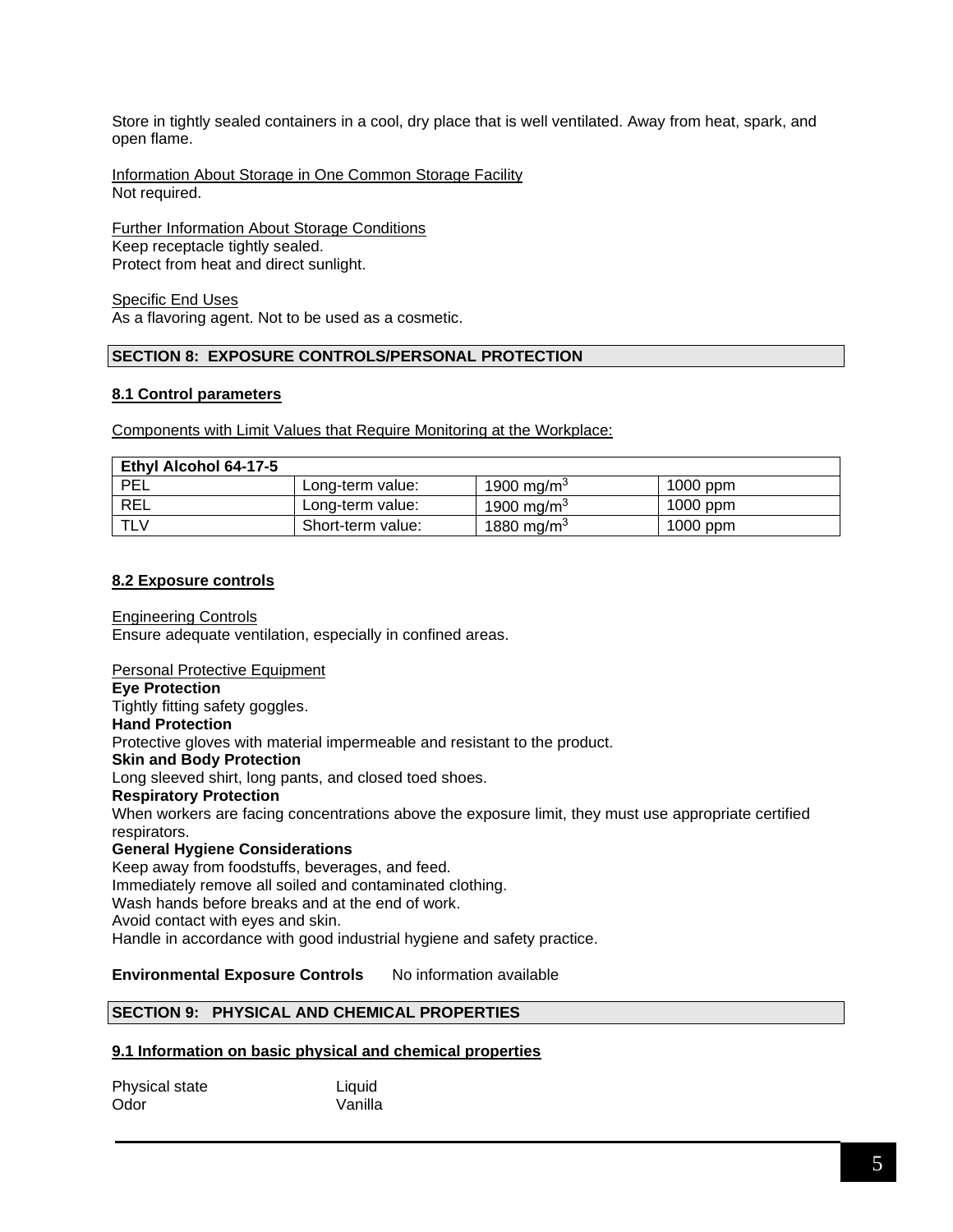Property<br>pH Melting/freezing point No Information available Boiling point/boiling range No information available Flash point (closed cup) 43°C Evaporation rate **No information available** No information available Flammability(solid/gas) and the state of the No information available Flammability limits in air Upper flammability limit View Communication available Lower flammability limit No information available Vapor pressure mm Hg 20°C No information available Vapor density **No information available** Vapor density Relative density **No information available** No information available Specific gravity @ 25°C <br>
No information available Specific gravity @20°C No information available Refractive index **No information available** Water solubility Noting the Material Muslim Controller and Muslim Note information available Partition coefficient: n-octanol/water <br>Autoignition temperature No information available Autoignition temperature<br>
Decomposition temperature<br>
No information available<br>
No information available Decomposition temperature Viscosity, dynamic No information available

No Information available

Explosive properties No information available Oxidizing properties No information available

## **9.2 Other information**

VOC Content (%) 14%

Molecular weight Noire and The Molecular weight Noire and Noire and Noire and Noire and Noire and Noire and No

### **SECTION 10: STABILITY AND REACTIVITY**

#### **10.1 Reactivity**

The product is non-reactive.

### **10.2 Chemical Stability**

The product is stable under normal pressures and temperatures.

### **10.3 Possibility of Hazardous Reactions**

No known hazardous reactions.

## **10.4 Conditions to Avoid**

Heat, flames, and sparks

### **10.5 Incompatible Material**

No materials to be especially mentioned

### **10.5 Hazardous Decomposition Products**

None under normal use conditions

### **SECTION 11: TOXICOLOGY INFORMATION**

### **11.1 Information of toxicological effects**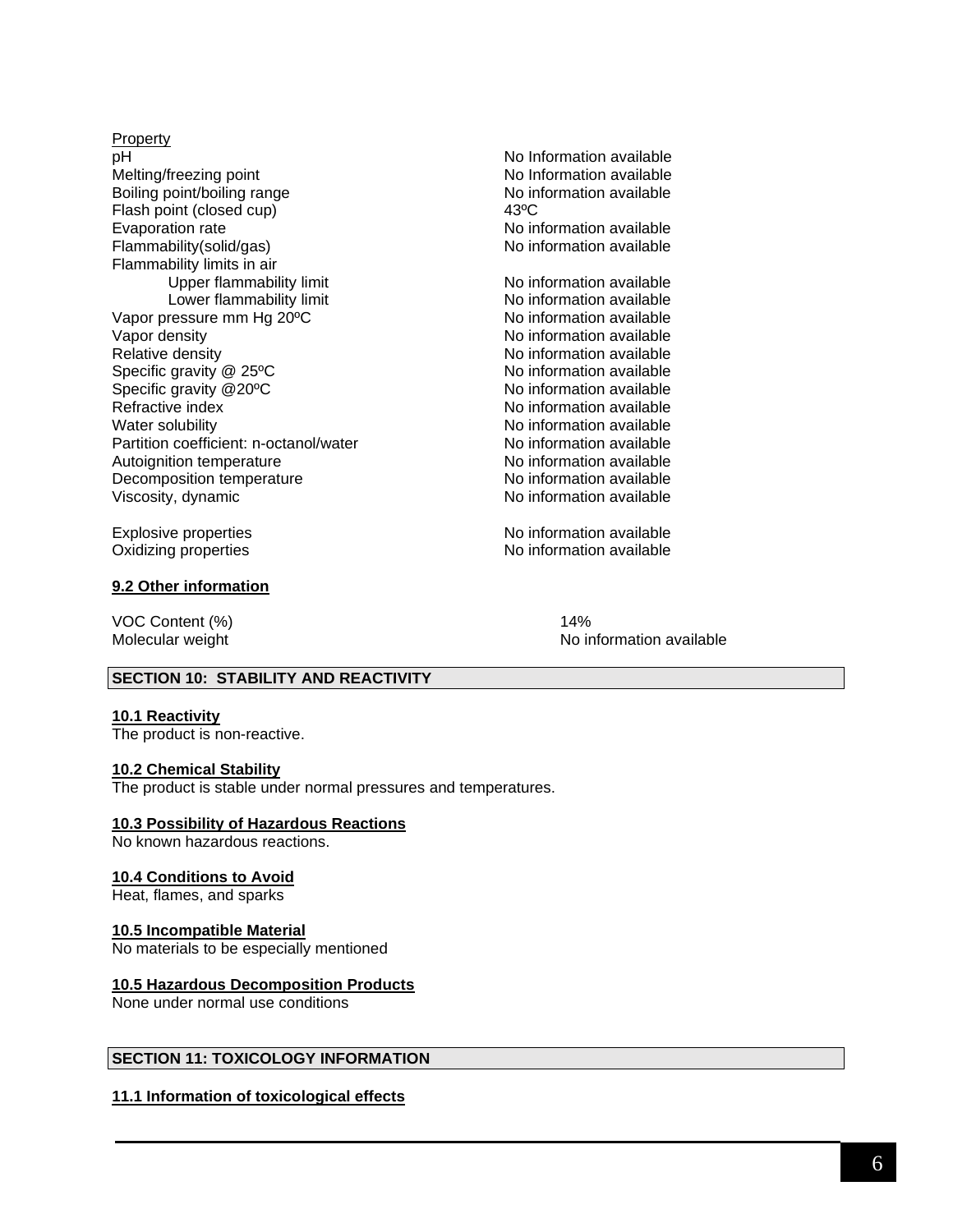The following values are calculated based on chapter 3.1 of the GHS document (Rev. 1, 2005)

| Acute toxicity<br>Inhalation<br>Eye contact<br>Skin contact<br>Ingestion                                                | There is no data available for this product<br>There is no data available for this product<br>Irritating effect<br>Irritant to skin and mucous membranes<br>Symptoms include: Abdominal pain.<br>Confusion, slurred speech.<br>Internal (stomach and intestinal) bleeding.<br>Slowed breathing.<br>Stupor (decreased level of alertness), even coma.<br>Unsteady walking.<br>Vomiting, sometimes bloody.<br>Chronic alcohol overuse can lead to multiple organ failure. |
|-------------------------------------------------------------------------------------------------------------------------|-------------------------------------------------------------------------------------------------------------------------------------------------------------------------------------------------------------------------------------------------------------------------------------------------------------------------------------------------------------------------------------------------------------------------------------------------------------------------|
| Acute toxicity                                                                                                          | 100% of the mixture consists of ingredient(s) of unknown toxicity                                                                                                                                                                                                                                                                                                                                                                                                       |
| 11.2 Inhalation                                                                                                         |                                                                                                                                                                                                                                                                                                                                                                                                                                                                         |
| Skin corrosion/irritation<br>Eye damage/irritation<br>Sensitization<br><b>Germ Cell Mutagenicity</b><br>Carcinogenicity | No information available<br>No information available<br>No information available<br>No information available<br>No information available                                                                                                                                                                                                                                                                                                                                |
| Specific target organ systemic<br>toxicity (single exposure)                                                            | No information available                                                                                                                                                                                                                                                                                                                                                                                                                                                |
| Specific target organ systemic<br>toxicity (repeated exposure)                                                          | No information available                                                                                                                                                                                                                                                                                                                                                                                                                                                |
| <b>Target Organ Effects</b>                                                                                             | Blood, Central nervous system, Eyes, Liver, Reproductive system,<br>Respiratory system, Skin                                                                                                                                                                                                                                                                                                                                                                            |
| Aspiration hazard                                                                                                       | No information available                                                                                                                                                                                                                                                                                                                                                                                                                                                |
|                                                                                                                         |                                                                                                                                                                                                                                                                                                                                                                                                                                                                         |

## **11.3 Carcinogen Reports**

IARC (International Agency for Research on Cancer): 64-17-5 Ethyl Alcohol NTP (National Toxicology Program): No ingredients listed. OSHA-Ca (Occupational Safety and health Administration): No ingredients listed.

# **SECTION 12: ECOLOGICAL INFORMATION**

### **12.1 Ecotoxicity:**

Contains no substances known to be hazardous to the environment or not degradable in waste water treatment plants

### **12.2 Persistence and Degradability**

No information available

# **12.3 Bioaccumulative Potential**

No information available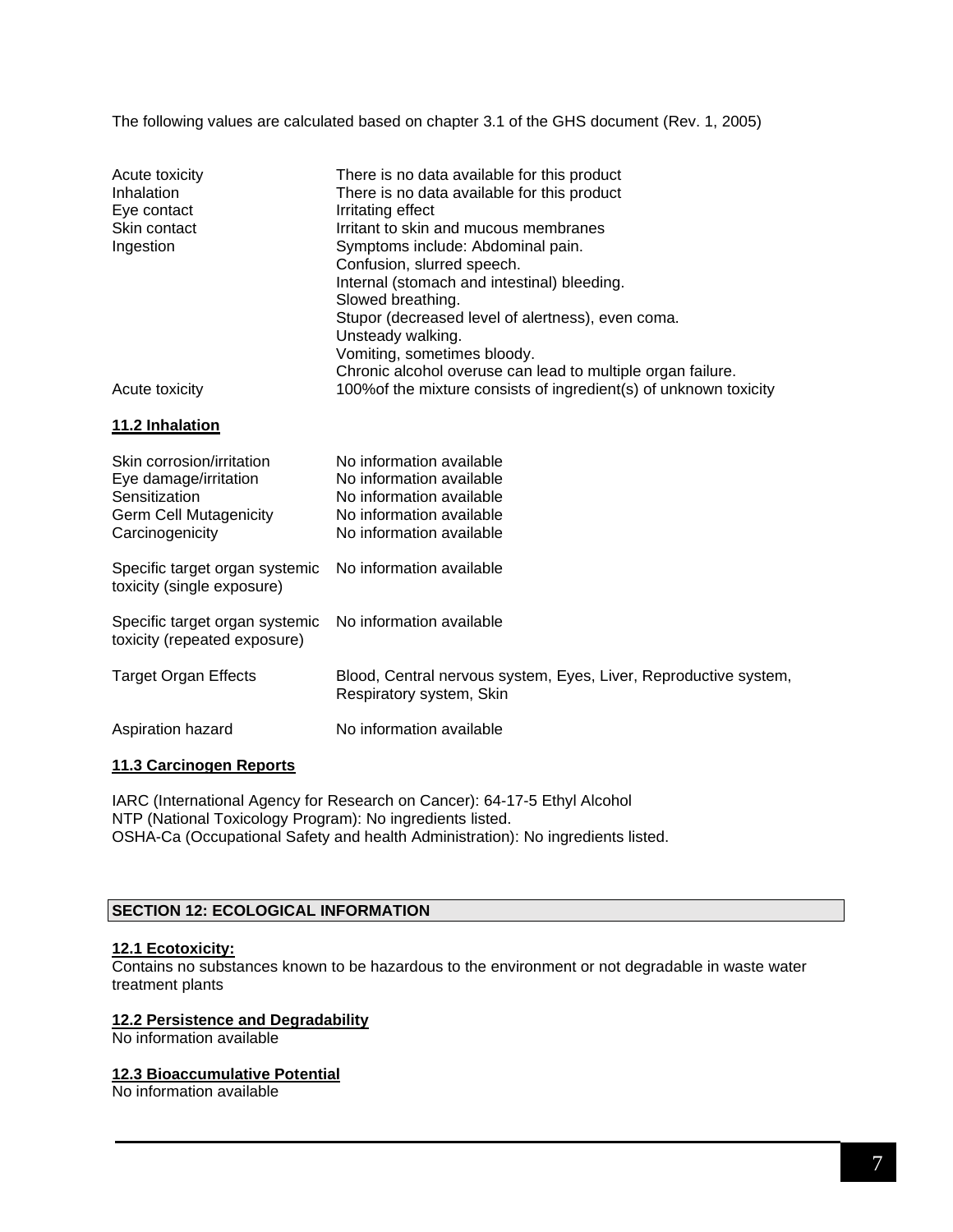## **12.4 Mobility in Soil**

No information available

#### **12.5 Results of PBT and vPvB**

No information available

#### **12.6 Other Adverse Effects**

No information available

 $\sim$   $\sim$   $\sim$ 

# **SECTION 13: DISPOSAL CONSIDERATIONS**

#### **13.1 Waste Treatment Methods:**

**Waste from residues/ unused products**: Waste must be disposed of in accordance with federal, state and local environmental control regulations.

**Contaminated Packaging:** Empty containers should be taken to an approved waste handling site for recycling or disposal

**Recommended Cleansing Agent:** Water, if necessary, with cleansing agents.

#### **SECTION 14: TRANSPORT INFORMATION**

This product is classified as non-hazardous to ship as it falls under the exception HMR 173.150 for Class 3 Materials: Flammable Liquids.

| EXTRACT, FLAVORING, LIQUID |
|----------------------------|
| 3                          |
| 1197                       |
| Ш                          |
|                            |
| 1197                       |
| EXTRACT, FLAVORING, LIQUID |
| 3                          |
| Ш                          |
| 127                        |
|                            |

### **SECTION 15: OTHER REGULATORY INFORMATION**

### **Federal and State Regulations:**

Special Remarks on the Products with ingredients which are included in **California Pro**p 65: The Requirement for Warning Labels only applies to products that are considered a beverage. All nonbeverage products, which include Extracts for Flavoring Purposes DO NOT NEED WARNING LABELS. California Prop 65: This product contains the following ingredients for which the State of California has found to cause cancer, birth defects or other reproductive harm, which would require a warning statute: Ethyl Alcohol 190 Proof California prop 65: This product contains the following ingredients for which the State of California has found to cause birth defects which would require a warning under the statute: Ethyl Alcohol 190 Proof California prop. 65: This product contains the following ingredients for which the State of California has found to cause cancer which would require a warning under the statute. Ethyl alcohol 190 proof Rhode Island RTK hazardous substances: Ethyl Alcohol 190 Proof Pennsylvania RTK: Ethyl Alcohol 190 Proof Florida: Ethyl Alcohol 190 Proof Massachusetts RTK Ethyl Alcohol 190 Proof New jersey: Ethyl Alcohol 190 Proof TSCA 8(b) inventory: Ethyl Alcohol 200 proof.

Other regulations: OSHA: Hazardous by definition of Hazard Communication Standard (29 CFR 1910.1200).